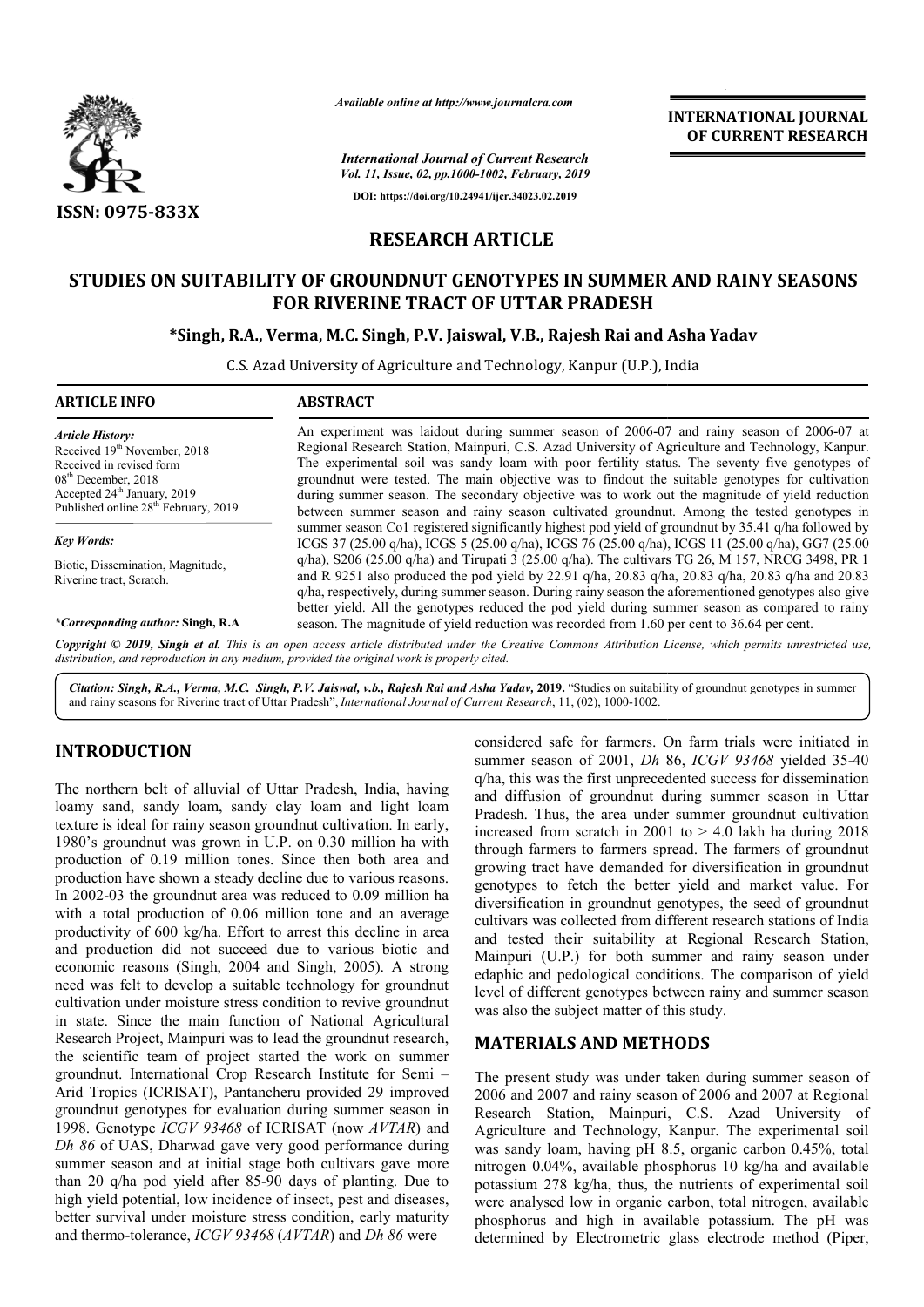1950), while organic carbon was determined by Colorimetric method (Datta, *et al.,* 1962). Total nitrogen was analysed by Kjeldahl's method as discussed by Piper (1950). The available phosphorus and potassium were determined by Olsen's method (Olsen *et al.,* 1954) and Flame photometric method (Singh, 1971), respectively. Seventy five varieties of groundnut were collected from different research station of India and tested (listed in Table 1). The groundnut varieties were planted in  $13<sup>th</sup>$ March and harvested on  $16<sup>th</sup>$  June after 96 days of seeding during both experimental season of summer. Similary in rainy season the crop was planted in  $25<sup>th</sup>$  June and harvested  $10<sup>th</sup>$ October after 107 days of seeding during both *Kharif* season as suggested by Singh (2004), Singh (2005), Singh (2006) and Singh (2007). The crop was fertilized with 20 kg  $N + 30$  kg  $P_2O_5$  + 45 kg K<sub>2</sub>O + 200 kg gypsum/ha. The irrigations were given at 20, 35, between 50-55 and between 70-75 days of seeding. The crop was harvested on the residue moisture of irrigation given at 70-75 days after seeding as suggested by Singh (2004), Singh (2005), Singh (2006) and Singh (2007). During rainy season the irrigations were given as and when required. The recommended agronomical practices were followed as suggested by Singh (2004). The experiments were under taken in RBD with three replication. The experimental data of pooled years were statistically analysed as suggested by Gomez and Gomez (1984).

#### **RESULTS AND DISCUSSION**

The pooled data of two years were analysed and reported in Table 1 and discussed here under appropriate heads.

**Pod yield of groundnut during summer season:** Among the different genotypes, tested during summer season, *Co1* cultivar registered significantly higher pod yield by 35.41 q/ha followed by *ICGS 37* (25.00 q/ha), *ICGS 5* (25.00 q/ha), *ICGS 76* (25.00 q/ha), *ICGS 11* (25.00 q/ha), *GG 7* (25.00 q/ha), *S 206* (25.00 q/ha) and *Tirupati 3* (25.00 q/ha). The cultivars *TG 26*, *M 157, NRCG 3498, PR 1* and *R 9251* also produced the pod yield by 22.91 q/ha, 20.83 q/ha, 20.83 q/ha, 20.83 q/ha and 20.83 q/ha, respectively, during summer season. The other tested genotypes were failed in production of expected pod yield. The results display that the better yield in aforementioned genotypes was due to suitability of climatic condition, resistant against to the thermal environment and harsh condition. Under this situation these varieties had maintained better source-sink relationship. It means amount of dry matter or photosynthates produced by source organs translocated towards sink organ (economic part) and produced higher pod yield. The sowing of aforementioned cultivars during summer season had higher number of pods/plant means it possessed high sink capacity to utilized the photoassimilates translocated from source. These results are commensurable to the findings of Panwar *et al.* (1986), Shrivastava and Bharadwaj (1986), Pachpor and Shete (2010), Singh *et al.* (2015) and Singh *et al.* (2016).

**Pod yield of groundnut during rainy season:** During rainy season the order of better genotypes in term of production was *Co 1* (37.90 q/ha) > *ICGS 37* (25.40 q/ha), *ICGS 5* (25.40 q/ha), *ICGS 11* (25.40 q/ha),, *ICGS 76* (25.40 q/ha), *GG 7* (25.40 q/ha), *S 206* (25.40 q/ha), *Triputi 3* (25.40 q/ha) > *TG 26* (23.32 q/ha), *NRCG 6155* (23.32 q/ha) > *M 197* (21.25 q/ha), *NRCG 3498* (21.25 q/ha), *PR 1* (21.25 q/ha) and *R 9251* (21.25 q/ha). These genotypes produced significantly higher pod yield in comparison to all other tested genotypes.

**Table 1. Yield of different genotypes of groundnut during summer and rainy season (pooled data of two season)**

|       |                    | Yield (q/ha)      | % decrease |                          |
|-------|--------------------|-------------------|------------|--------------------------|
| S. N. | <b>Variety</b>     | Summer            | Rainy      | over rainy               |
|       |                    | season            | season     | season                   |
| 1.    | ALR <sub>2</sub>   | 16.66             | 17.08      | 2.52                     |
| 2.    | ALR <sub>3</sub>   | 8.33              | 8.75       | 5.04                     |
| 3.    | ALR <sub>1</sub>   | 6.25              | 6.66       | 6.56                     |
|       |                    |                   |            | 9.83                     |
| 4.    | AK 12-24           | 4.17              | 4.58       |                          |
| 5.    | <b>B</b> 95        | 11.45             | 12.29      | 7.33                     |
| 6.    | BG <sub>3</sub>    | 8.33              | 8.75       | 5.04                     |
| 7.    | <b>BAU 19</b>      | 5.20              | 5.62       | 8.07                     |
| 8.    | <b>BAU 13</b>      | 4.17              | 4.58       | 9.83                     |
| 9.    | Co <sub>1</sub>    | 35.41             | 37.90      | 7.03                     |
| 10.   | <b>CSMG 84-1</b>   | 8.33              | 8.75       | 5.04                     |
| 11.   | Chitra             | 4.17              | 4.58       | 9.83                     |
| 12.   | Chico              | 4.17              | 4.58       | 9.83                     |
| 13.   | <b>CSMG 884</b>    | No seed formation |            |                          |
| 14.   | DRTG <sub>12</sub> | 12.50             | 12.90      | 3.20                     |
| 15.   | DSG 1              | 4.17              | 4.58       | 9.83                     |
| 16.   | Dh 8               | 13.54             | 13.95      | 3.02                     |
| 17.   | <b>DRG 17</b>      | 13.53             | 13.95      | 3.10                     |
| 18.   | <b>DRG</b> 101     | No seed formation |            |                          |
|       |                    |                   |            |                          |
| 19.   | <b>ICGV 88448</b>  | 4.17              | 4.58       | 9.83                     |
| 20.   | <b>ICGV 86590</b>  | 16.66             | 17.08      | 2.52                     |
| 21.   | <b>ICGV 86325</b>  | 12.50             | 12.95      | 3.60                     |
| 22.   | ICGS 37            | 25.00             | 25.40      | 1.60                     |
| 23.   | ICGS 5             | 25.00             | 25.40      | 1.60                     |
| 24.   | ICGS 76            | 25.00             | 25.40      | 1.60                     |
| 25.   | <b>ICGV 86031</b>  | 4.17              | 4.58       | 9.83                     |
| 26.   | ICGS 11            | 25.00             | 25.40      | 1.60                     |
| 27.   | ICG (FDRS) 10      | 12.50             | 17.08      | 36.64                    |
| 28.   | $ICG$ (FDRS) $4$   | 8.33              | 8.74       | 4.92                     |
| 29.   | Fe ESG 8           | 12.50             | 12.91      | 3.28                     |
| 30.   | Fe ESG 10          | 16.66             | 17.08      | 2.52                     |
| 31.   | GAUG 10            | 4.17              | 4.58       | 9.83                     |
| 32.   | GG 13              | 14.58             | 15.00      | 2.88                     |
| 33.   | Girnar 1           |                   |            |                          |
| 34.   | GG 12              | No seed formation |            | 3.02                     |
|       |                    | 13.54             | 13.95      |                          |
| 35.   | GG 3               | 15.62             | 16.03      | 2.62                     |
| 36.   | <b>GG 11</b>       | 8.33              | 8.75       | 5.04                     |
| 37.   | <b>GG 20</b>       | 10.42             | 10.83      | 3.93                     |
| 38.   | GG 7               | 25.00             | 25.40      | 1.60                     |
| 39.   | Gangapuri 16       | No seed formation |            |                          |
| 40.   | <b>JSP 19</b>      | 7.29              | 7.70       | 5.62                     |
| 41.   | $K - 134$          | 12.08             | 12.38      | 2.48                     |
| 42.   | Kadri 2            | 7.29              | 7.70       | 5.62                     |
| 43.   | Karad 4-11         | 1.04              | 1.08       | 3.84                     |
| 44.   | M 335              | 4.17              | 4.58       | 9.83                     |
| 45.   | M 145              | 4.17              | 4.58       | 9.83                     |
| 46.   | M 13               | 4.17              | 4.58       | 9.83                     |
| 47.   | M 522              | 16.66             | 17.08      | 2.52                     |
| 48.   | M 197              | 20.83             | 21.25      | 2.01                     |
| 49.   | <b>NRCG 6450</b>   | 16.66             | 17.08      | 2.52                     |
| 50.   | <b>NRCG 3498</b>   | 20.83             | 21.25      | 2.01                     |
| 51.   | NRCG 7085-1        | 16.66             | 17.08      | 2.52                     |
| 52.   | <b>NRCG 162</b>    | 17.70             | 18.12      | 2.37                     |
| 53.   | <b>NRCG 6155</b>   | 19.78             | 23.32      | 17.89                    |
| 54.   | <b>NRCG 2588</b>   | 12.50             | 12.91      | 3.28                     |
| 55.   | PR 1               | 20.83             | 21.25      | 2.01                     |
|       |                    |                   |            |                          |
| 56.   | Punjab 1           | 12.50             | 12.91      | 3.28                     |
| 57.   | R 8808             | 12.50             | 12.90      | 3.20                     |
| 58.   | R 9251             | 20.83             | 21.25      | 2.01                     |
| 59.   | <b>RG 141</b>      | 15.62             | 16.03      | 2.62                     |
| 60.   | RS 1               | 12.50             | 12.91      | 3.28                     |
| 61.   | <b>RS 138</b>      | 5.20              | 5.62       | 8.07                     |
| 62.   | S 230              | 2.08              | 2.12       | 1.92                     |
| 63.   | SB XI              | 13.54             | 13.95      | 3.02                     |
| 64.   | SP 250 K           | 12.50             | 12.91      | 3.28                     |
| 65.   | S 206              | 25.00             | 25.40      | 1.60                     |
| 66.   | TKG 19 A           | 10.41             | 10.83      | 4.03                     |
| 67.   | T 64               | 4.17              | 4.58       | 9.83                     |
| 68.   | <b>TG 26</b>       | 22.91             | 23.32      | 1.78                     |
| 69.   | <b>TG 32</b>       | 8.33              | 8.75       | 5.04                     |
| 70.   | <b>TAG 24</b>      | 13.54             | 15.51      | 14.54                    |
| 71.   | TG 3               | 12.50             | 12.91      | 3.28                     |
| 72.   | TG 17              | 8.33              | 8.75       | 5.04                     |
|       |                    |                   |            |                          |
| 73.   | Triputi 3          | 25.00             | 25.40      | 1.60                     |
| 74.   | UF 70-103          | 12.50             | 12.90      | 3.20                     |
| 75.   | VRI 3              | 9.89              | 10.31      | 4.24                     |
|       | $SE(m\pm)$         | 2.32              | 2.43       | $\blacksquare$           |
|       | CD 5%              | 4.54              | 4.76       | $\overline{\phantom{a}}$ |

Thus, it is proved from the experimental results that the poor yielder cultivars did not suit for cultivation in the study area.